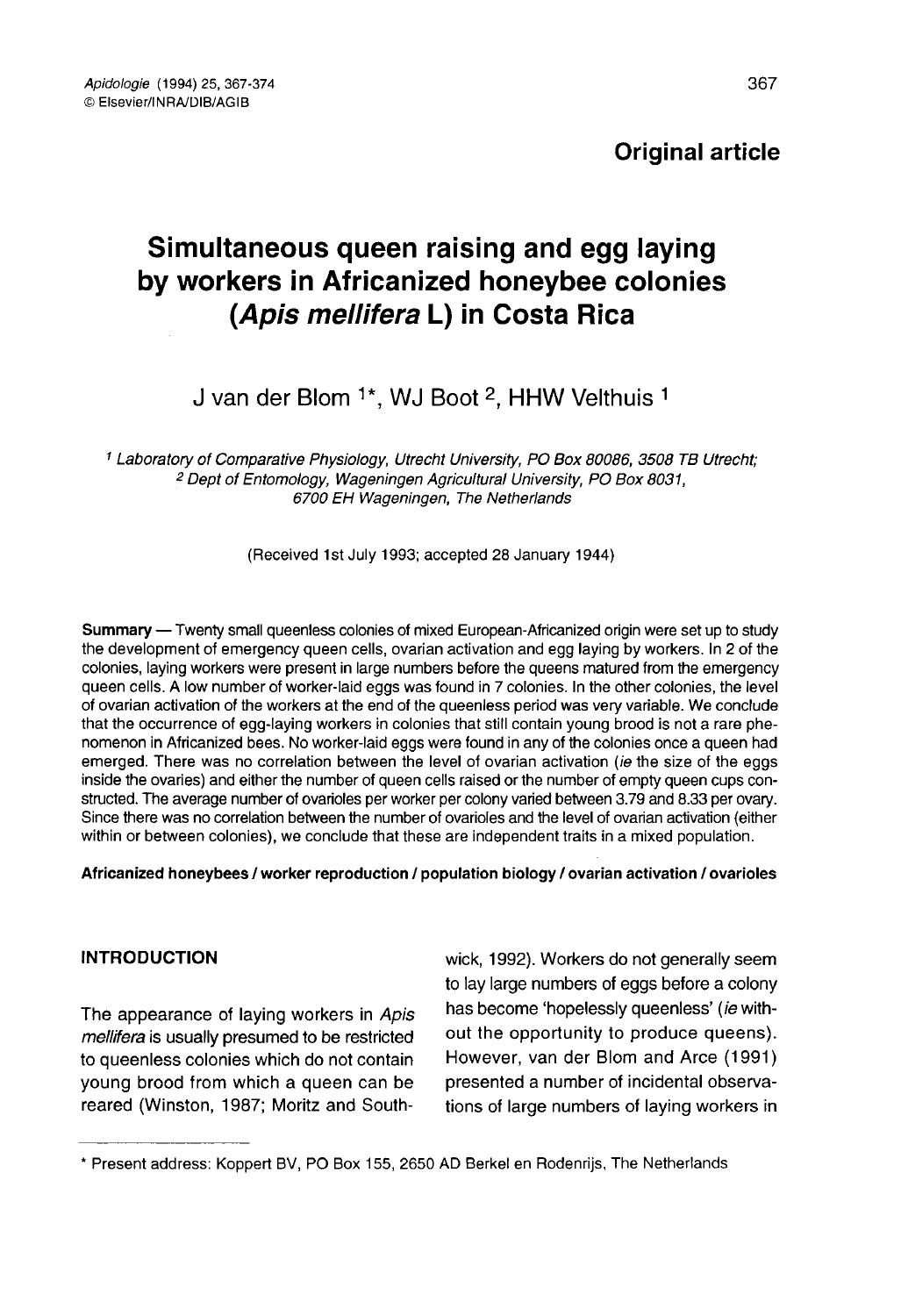Africanized colonies that were simultaneously rearing queens *(ie* within a week after these colonies became queenless).

The Africanized honeybees are considered to be New World descendants of an African subspecies, A m scutellata. Until 1982, when the first Africanized honeybee swarms arrived, beekeepers in Costa Rica used to work with bees of mixed European origin, probably mostly related to A m ligustica (for reviews concerning the ecology of Africanized honeybees, see Otis (1982) Roubik (1989) and Winston (1992)). Ruttner and Hesse (1981) found egg-laying workers in colonies of A m scutellata 7-13 d after the colonies had become queenless (average 9.5 d), which is a much shorter period than was found for colonies of 4 European races (from 16 to 30 d). They tested ovarian activation in workers from 'hopelessly queenless' colonies of different races of honeybees. Hellmich et al (1986) show that in mixed queenless colonies (without brood) of Africanized and European honeybees, reproduction is almost exclusively performed by the Africanized workers.

The aim of this paper is to investigate the occurrence of laying workers in colonies which are still raising queens. Different characters have to be studied to quantify the potential for worker reproduction: 1) the actual laying of eggs; 2) ovary activation, ie the presence of eggs in qualitatively different developmental stages within the ovarioles; and 3) the number of ovarioles per ovary. The latter morphological character differs considerably among A mellifera races (Ruttner and Hesse, 1981). It may be presumed that the number of ovarioles morphologically determines the potential quantitative reproductive capacity of workers (Velthuis, 1970; Velthuis et al, 1971), although the activation of this system in individual workers is determined by social factors (Korst and Velthuis, 1982; van der Blom, 1991).

#### MATERIALS AND METHODS

This study was performed in San Isidro del General, Costa Rica. Twenty full-size queenright colonies were obtained from commercial apiaries from which small queenless colonies were derived. All these experimental colonies were housed in Langstroth hives with 4 frames, 1 containing brood (in all stages, but with a large percentage of young brood), 1 with honey and pollen and 2 empty frames. A frame with extra food was provided during the experiment if food stores became insufficient. Enough bees were added to occupy at least 2-3 frames completely. No queen cells were present on the combs when the experiment started.

The first series of colonies was installed on 9 June (table I, colonies 1-10), the second series on 27 July (table I, colonies 11-20) and the third series on 5 August (table I, colonies 23-26). The colonies of the second series (11-20) were separated from colonies into which a queen of European origin (who probably mated mostly with Africanized males) had been introduced 2 years before. Natural queen replacement might have taken place since that time. The other 12 hives had never received substitute queens from the beekeeper and were presumed to be strongly Africanized. No morphometric analysis was performed to quantify the racial differences between the colonies.

Every 2 d, the colonies were inspected to record: 1) the number of queen cells and their stage of development; 2) the number of empty queen cups; and 3) the presence of worker-laid eggs. These inspections were carried out until young queens emerged. After this, the hives were inspected less frequently to determine when the young queen started to reproduce.

During the first inspection, a sample of 50 of the workers was taken for ovary analysis. A second sample was taken at the estimated day of emergence of a new queen. The level of ovary activation was determined after dissection according to Velthuis (1970). He classified the ovaries into 3 stages, which can roughly be characterised as: 1) no eggs present in the ovarioles; 2) small eggs (surrounded by a closed epithelium) present; and 3) full-grown eggs present in the ovarioles. The number of ovarioles per single ovary was also counted, although this was not done systematically in the first series of 8 colonies. Since it is difficult to determine the number of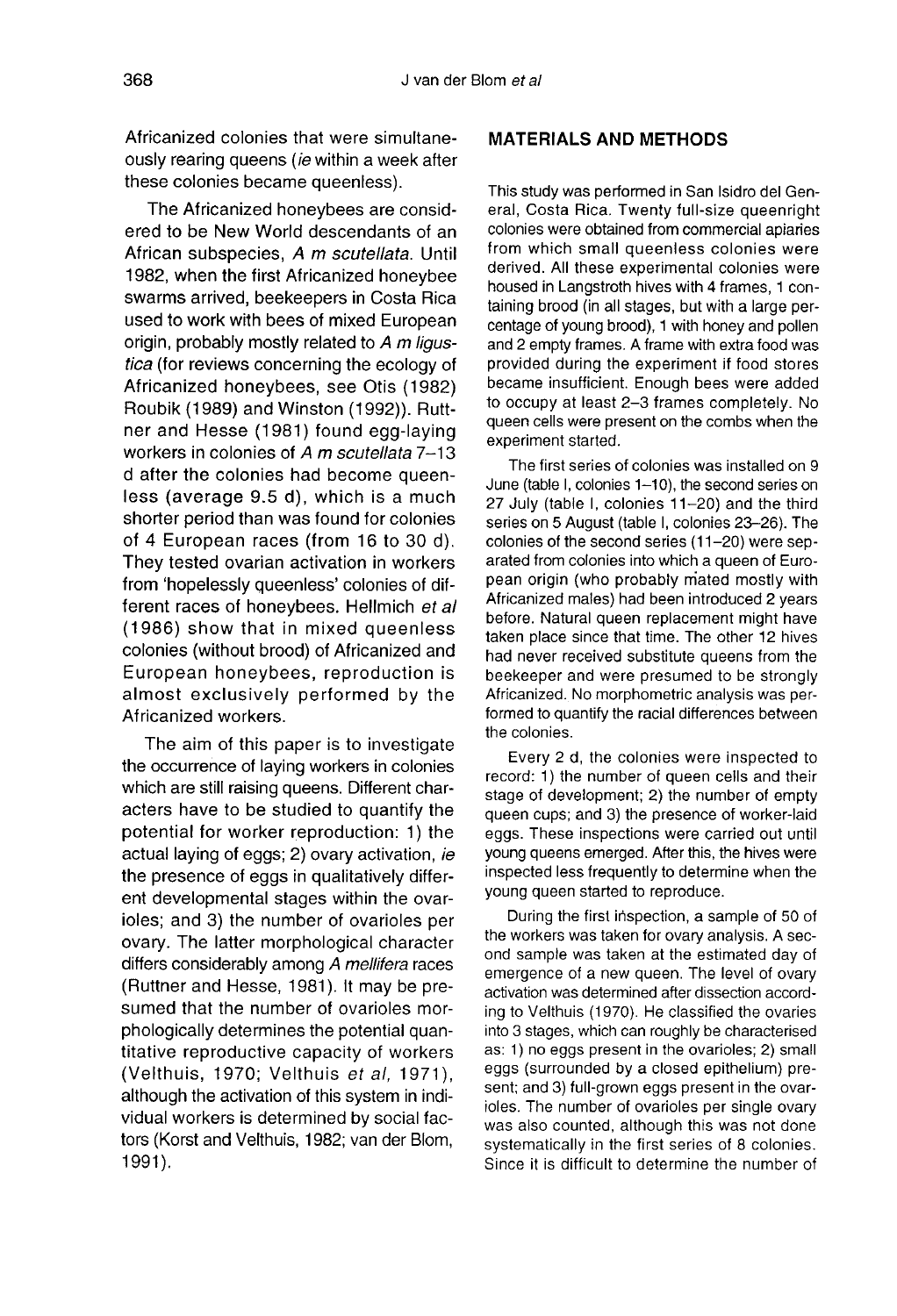ovarioles when the ovaries are completely inactivated (Velthuis, 1970), this was only done for workers with at least a low level of ovary activation (consequently,  $n < 50$  in all cases).

## RESULTS

Table I summarises the results of this study. There was no significant difference between colonies 11-20 (produced from colonies into which a European queen, mated with Africanized drones, had been introduced 2 years earlier) and the other colonies, with respect to ovary activation and the number of queens raised (Mann-Whitney U test,  $P > 0.05$ ). Significantly more empty queen cups were constructed by colonies 1-10 than by colonies 11-20 (Mann-Whitney U test,  $Z_{corr} = -3.093$ ,  $P < 0.01$ ). Because no important differences were found, no distinction will be made between the colonies of the different series in the rest of the analyses presented here.

#### Egg-laying workers

Two of the colonies contained many workerlaid eggs within a week after becoming queenless (table I). In hive 1, the workers laid thousands of eggs in most of the cells of 2 combs. A new queen emerged after 11-12 d. After this, we no longer found any new worker-produced brood. The queen started to lay eggs another 12 d later. Some of the worker-produced brood reached adulthood, but most did not (this was not quantified). Many eggs (> 1 000) were laid in 3 combs by workers of hive 4. Two queens were raised in this hive but both disappeared (for unknown reasons), so the hive remained queenless and workers continued to lay eggs. Again, only a few drones from these eggs reached adulthood. In 7 colonies, it was observed that egg laying took place on a very small scale  $(1-10$  eggs found). Most

of these eggs were found in extremely large cells, such as empty queen cups. All of these eggs disappeared before, or shortly after, hatching. No more worker-laid eggs were found in any of the colonies once a virgin queen had emerged.

#### Ovarian activation

No workers with activated ovaries (stage 2 or 3, Velthuis, 1970) were found in the samples of workers that were taken after 2 d of queenlessness.

The ovarian activation at the time of emergence of the first young queen, ie after ± 11 d, was very variable (table I). Workers with activated ovaries were found in every colony; workers with mature eggs (stage 3) were found in 9 colonies.

Remarkably, no workers with ripe eggs in their ovaries were found in the sample of hive 4, in which a large number of workerlaid eggs was found. This may indicate that reproduction in this hive was restricted to a relatively small number of workers which were not well represented in the sample.

#### Number of ovarioles

The average number of ovarioles per bee was very variable between colonies (table I). Because of the large standard deviation within the groups, the pair-wise differences between colonies were significant in only a few cases (table I, the ANOVA F-test showed a highly significant differences between the means:  $DF = 392$ ,  $F = 8.314$ ,  $P < 0.0001$ ; the results of pair-wise comparisons by means of the Scheffé-F test are indicated). The maximum numbers of ovarioles per ovary ranged from 9 to 17. In workers from a queenright swarm, which was not part of the experiment, a maximum number of 19 ovarioles per ovary was found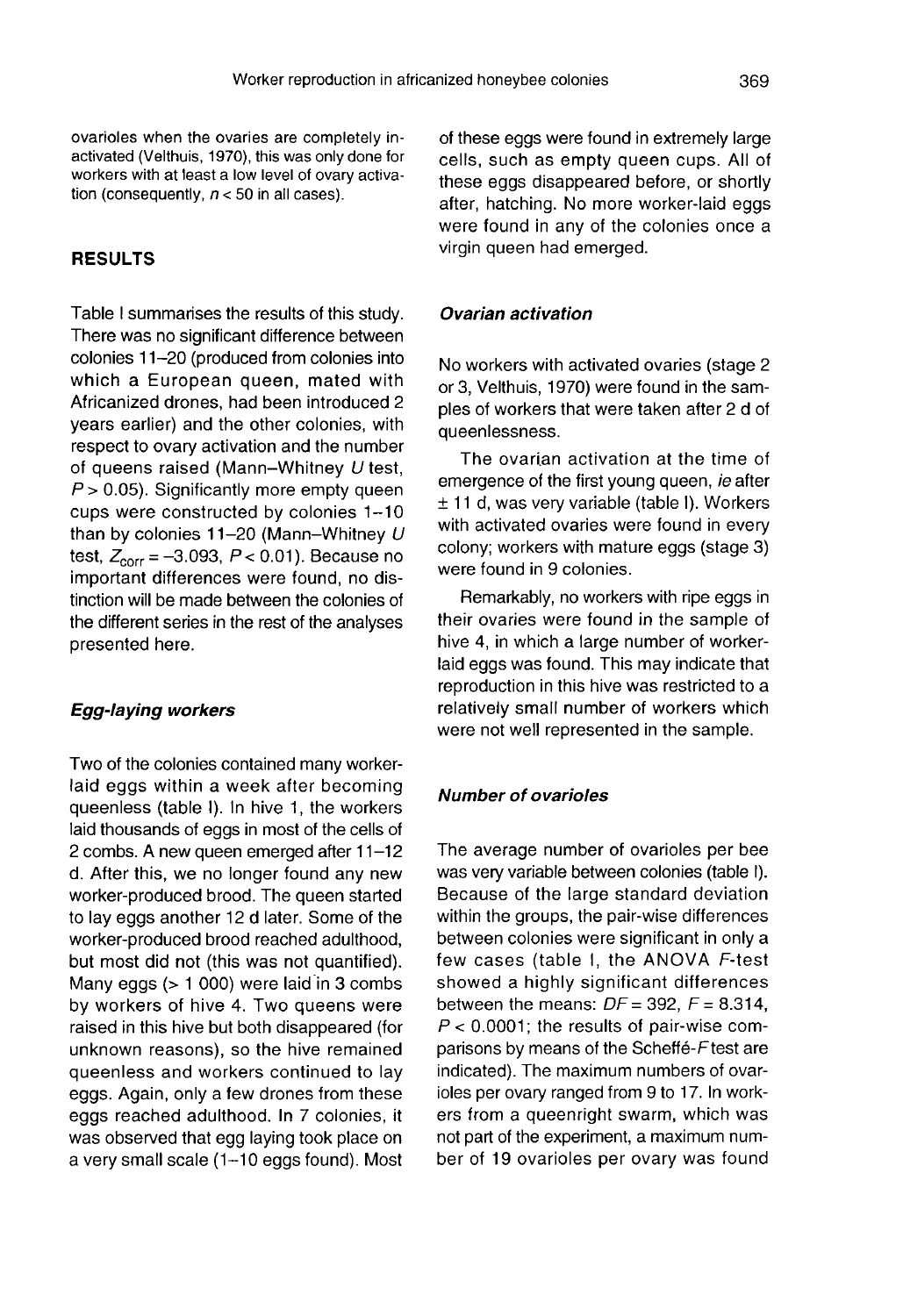| Colonies <sup>a</sup>                                                                               | Queen cells                                                                                                                                      | Empty cups              | Stage 2 | % of worker ovaries <sup>b</sup><br>Stage 3 | Worker eggs observed                                                                                                                                                                                                                                                                                                                                                             | Time to first worker eggs<br>$\mathcal{G}$ | ত<br>$\blacksquare$     | No of ovariole <sup>c</sup><br>Average <sup>e</sup> | Max                         |
|-----------------------------------------------------------------------------------------------------|--------------------------------------------------------------------------------------------------------------------------------------------------|-------------------------|---------|---------------------------------------------|----------------------------------------------------------------------------------------------------------------------------------------------------------------------------------------------------------------------------------------------------------------------------------------------------------------------------------------------------------------------------------|--------------------------------------------|-------------------------|-----------------------------------------------------|-----------------------------|
|                                                                                                     | $\tilde{\sigma}$ r $\alpha$ $\alpha$ r $\alpha$ r $\alpha$ $\alpha$ r $\alpha$ r $\alpha$ r $\alpha$ r $\alpha$ r $\alpha$ r $\alpha$ r $\alpha$ | ∾                       | র       | ∘                                           | > 1000                                                                                                                                                                                                                                                                                                                                                                           | 4                                          |                         | C<br>ᠬ                                              | <u>ុ</u>                    |
| قام ما به محمد الله عليه الله عليه الله عليه الله عليه الله عليه الله عليه الله عليه الله عليه الله |                                                                                                                                                  | ক ∞                     |         | 4<br>0                                      | > 1000                                                                                                                                                                                                                                                                                                                                                                           | ဖ                                          |                         | c                                                   | 179                         |
|                                                                                                     |                                                                                                                                                  | $\overline{\mathbf{c}}$ |         | $\circ$                                     | $1 - 10$                                                                                                                                                                                                                                                                                                                                                                         | $^\infty$                                  | $\frac{1}{2}$           | 8.33 <sup>A</sup>                                   | $\overline{1}$              |
|                                                                                                     |                                                                                                                                                  |                         |         |                                             | $\overline{1}$                                                                                                                                                                                                                                                                                                                                                                   |                                            |                         |                                                     |                             |
|                                                                                                     |                                                                                                                                                  | ra co a                 |         | ↴                                           | $1 - 10$                                                                                                                                                                                                                                                                                                                                                                         | ∞                                          | r                       | 6.86 A, B, C, D                                     | $\tilde{a}$                 |
|                                                                                                     |                                                                                                                                                  |                         |         | $\sim$                                      | $\overline{a}$                                                                                                                                                                                                                                                                                                                                                                   | $\circ$                                    |                         |                                                     |                             |
|                                                                                                     |                                                                                                                                                  |                         |         |                                             | $\mathbf{I}$                                                                                                                                                                                                                                                                                                                                                                     |                                            | $\frac{\infty}{\infty}$ | 7.61 A,B                                            | $\tilde{e}$                 |
|                                                                                                     |                                                                                                                                                  |                         |         |                                             | $\begin{array}{c} \rule{0pt}{2.5ex} \rule{0pt}{2.5ex} \rule{0pt}{2.5ex} \rule{0pt}{2.5ex} \rule{0pt}{2.5ex} \rule{0pt}{2.5ex} \rule{0pt}{2.5ex} \rule{0pt}{2.5ex} \rule{0pt}{2.5ex} \rule{0pt}{2.5ex} \rule{0pt}{2.5ex} \rule{0pt}{2.5ex} \rule{0pt}{2.5ex} \rule{0pt}{2.5ex} \rule{0pt}{2.5ex} \rule{0pt}{2.5ex} \rule{0pt}{2.5ex} \rule{0pt}{2.5ex} \rule{0pt}{2.5ex} \rule{0$ |                                            |                         | 4.92 A, B, C, D                                     |                             |
|                                                                                                     |                                                                                                                                                  |                         |         |                                             |                                                                                                                                                                                                                                                                                                                                                                                  | $\infty$                                   | $\frac{8}{2}$           | 7.76 A                                              | $\overline{\mathsf{c}}$     |
|                                                                                                     |                                                                                                                                                  |                         |         |                                             | $\mathbf{I}$                                                                                                                                                                                                                                                                                                                                                                     |                                            |                         | 6.23 A, B, C, D                                     |                             |
|                                                                                                     |                                                                                                                                                  |                         |         |                                             | $\mathbf{I}$                                                                                                                                                                                                                                                                                                                                                                     |                                            |                         | 5.75 A.B.C.D                                        |                             |
|                                                                                                     |                                                                                                                                                  | ၀ က +                   |         | 0000040                                     | $1 - 10$                                                                                                                                                                                                                                                                                                                                                                         | ဖ                                          |                         | 3.79 D                                              | ည္ ည တ                      |
|                                                                                                     |                                                                                                                                                  |                         |         |                                             | $\overline{1}$                                                                                                                                                                                                                                                                                                                                                                   |                                            |                         | 4.44 B.C.D                                          | $\epsilon$                  |
|                                                                                                     |                                                                                                                                                  | 4                       |         |                                             | $\overline{\phantom{a}}$                                                                                                                                                                                                                                                                                                                                                         |                                            |                         | 4.91 A.B.C.D                                        |                             |
|                                                                                                     |                                                                                                                                                  |                         |         | 00N4                                        | $\frac{1}{2}$                                                                                                                                                                                                                                                                                                                                                                    |                                            | នងទុងនាងន               | 5.36 A,B,C,D                                        | $\frac{1}{2}$ $\frac{1}{2}$ |
|                                                                                                     |                                                                                                                                                  | ო                       |         |                                             | $1 - 10$                                                                                                                                                                                                                                                                                                                                                                         | ဖ                                          |                         | 5.60 A.B.C.D                                        |                             |
|                                                                                                     |                                                                                                                                                  |                         | 282     |                                             | $\overline{1}$                                                                                                                                                                                                                                                                                                                                                                   |                                            | 85                      | 6.66 A.B.C                                          | က္က တ                       |
|                                                                                                     |                                                                                                                                                  | $rac{1}{2}$             |         | 4                                           | $\overline{1}$                                                                                                                                                                                                                                                                                                                                                                   |                                            |                         | 4.27 C.D                                            |                             |
|                                                                                                     |                                                                                                                                                  |                         |         | $\circ$                                     | $1 - 10$                                                                                                                                                                                                                                                                                                                                                                         | $\frac{1}{2}$                              | ಇ                       | 5.39 A.B.C.D                                        |                             |
|                                                                                                     |                                                                                                                                                  |                         | 0       |                                             |                                                                                                                                                                                                                                                                                                                                                                                  |                                            |                         | 7.33 A, B, C, D                                     |                             |
| 58                                                                                                  |                                                                                                                                                  |                         | $\circ$ | 00                                          |                                                                                                                                                                                                                                                                                                                                                                                  |                                            | <b>15</b><br>15         | 7.40 A,B,C,D                                        | $\frac{1}{2}$               |

Scheffe-F test, P > 0.05). I This colony was taken from a hive in which we found 2 queens, apparently both producing eggs. 9 Observed in 2 workers. In At the day when the first emergency queen cell was supposed to open, a fertilised, egg-producing queen (with her spermatheca full of sperm) was found in the colony. I This colony became

very large (8 frames completely covered with bees) after bees from a neighbouring colony flew in in a large numbers.

determined if some ovary activation had taken place, so  $n <$  50 in all cases. • Averages which are followed by at least 1 similar letter are not significantly different (ANOVA,

370

Table I.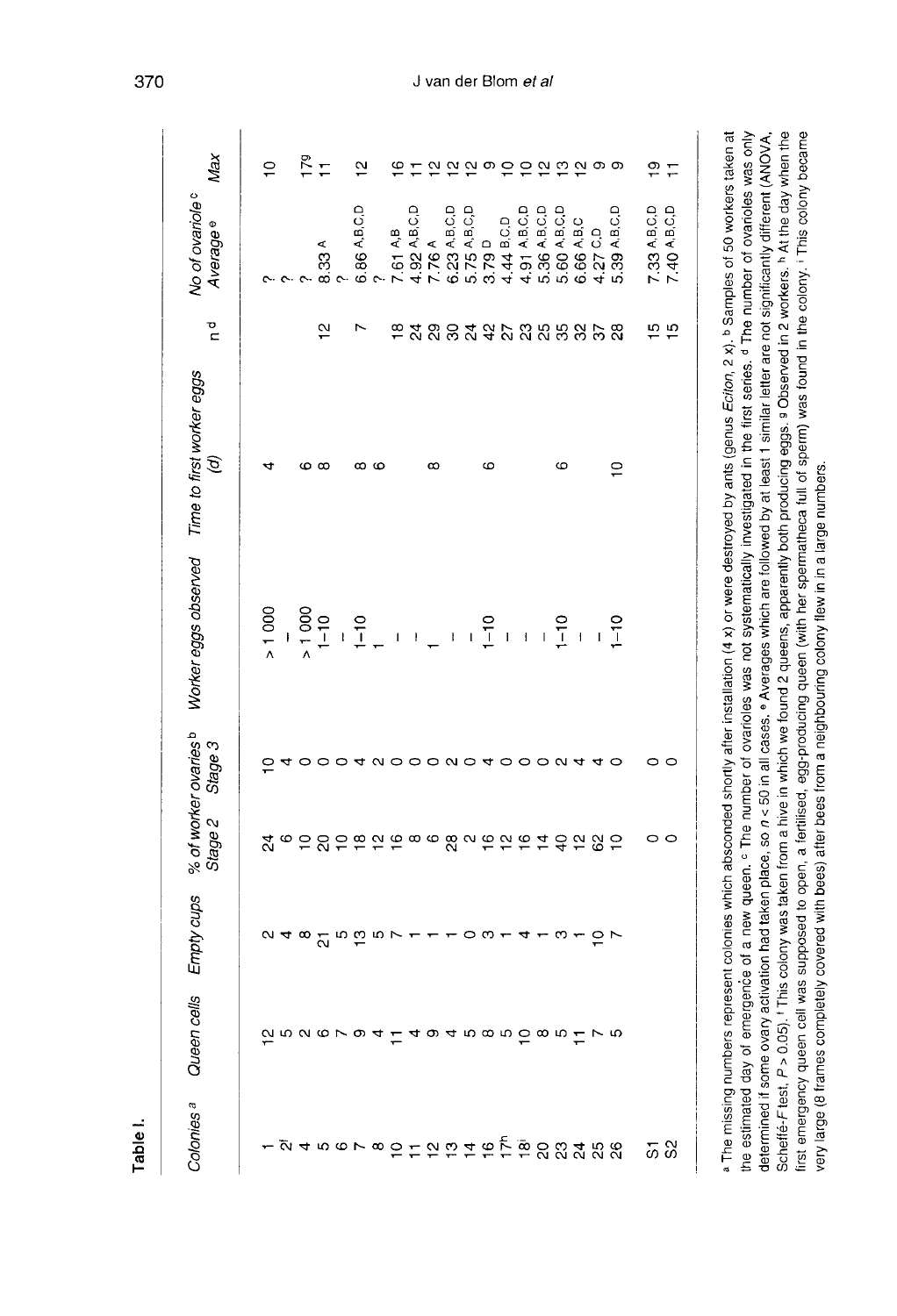(data from 2 such swarms are included in table I). The averages ranged from 3.79 to 8.33.

No correlation was found between the average number of ovarioles and the average level of ovarian activation (number of workers with ovaries in stage 2 or 3) if the colonies were compared (Spearman rank correlation test: over all colonies;  $R_{corr}=$  $-0.146$ ;  $P > 0.05$ ). Moreover, within the colonies, no correlations were found between the number of ovarioles and the level of ovarian activation in individual workers (rank correlation tests over all workers, NS in all colonies).

#### Number of queen cells

The average number of queens that was raised (table I) was 6.85 per colony,<br>although there was a large variation (minimum 2, maximum 12). The number of queens raised was not correlated with the percentage of workers with ovarian activation (stages 2 + 3) (Spearman rank correbendenlage of workers with ovarian activition (stages  $2 + 3$ ) (Spearman rank corridation test:  $N = 20$ ;  $R_{corr} = 0.323$ ;  $P > 0.05$ 

#### Number of empty queen cups

Empty queen cups were constructed in 19 out of 20 colonies, only in the first days of queenlessness. After the second inspection (ie after 4 d), no newly constructed empty cups were ever found. The occurrence of empty queen cups did not correlate with the number of queens raised (Spearman rank correlation test:  $N = 20$ ;  $R_{\text{corr}}$  = 0.022;  $P > 0.05$ ), or with the number of workers with activated ovaries ( $N =$ 20;  $R_{\text{corr}} = 0.326$ ;  $P > 0.05$ ). Queens were

never raised in cells that were originally found to be constructed as empty cups. This indicates that transportation of diploid brood into these cells did not occur (although it cannot be excluded that brood was transported into an empty cell during the first 2 d after dequeening). As mentioned above, empty cups were favourable places for worker ovipositions.

#### **DISCUSSION**

As previously reported by van der Blom and Arce (1991), laying workers of Africanized bees developed quickly, in spite of the presence of young brood and queen cells. Contrary to the findings of Jay (1969, 1972) and Hepburn et al (1988, concerning A m capensis), the brood apparently did not have a strong inhibiting effect on ovary activation in workers in these colonies.

A large variation was found among the colonies with respect to the development of laying workers. This may be explained partly by the relatively recent 'mixing' of European races with the Africanized bees. The number of ovarioles resembled the values of  $A$   $m$ ligustica in some cases (averages of 3.7 ovarioles per ovary are found by Weaver<sup>1</sup>, 1956, and Ruttner and Hesse, 1981) and A m scutellata in other cases (Ruttner and Hesse (1981) found an average of 7.1 for this race, whereas Hepburn and Crewe (1991) found values for  $A$  m scutellata which are much lower, indicating that there is a large local variation with respect to this trait). Differences in ovarian activation were not correlated with the numbers of ovarioles at the individual level (this was also found by Velthuis, 1970). The number of ovarioles and the speed of ovarian activation therefore seem to be independent characters in a

<sup>1</sup> This number was found by taking the average of all the numbers of ovarioles from all the workers in all the experiments and dividing by 2, since Weaver gave number of ovarioles per bee, and not per ovary as later authors did.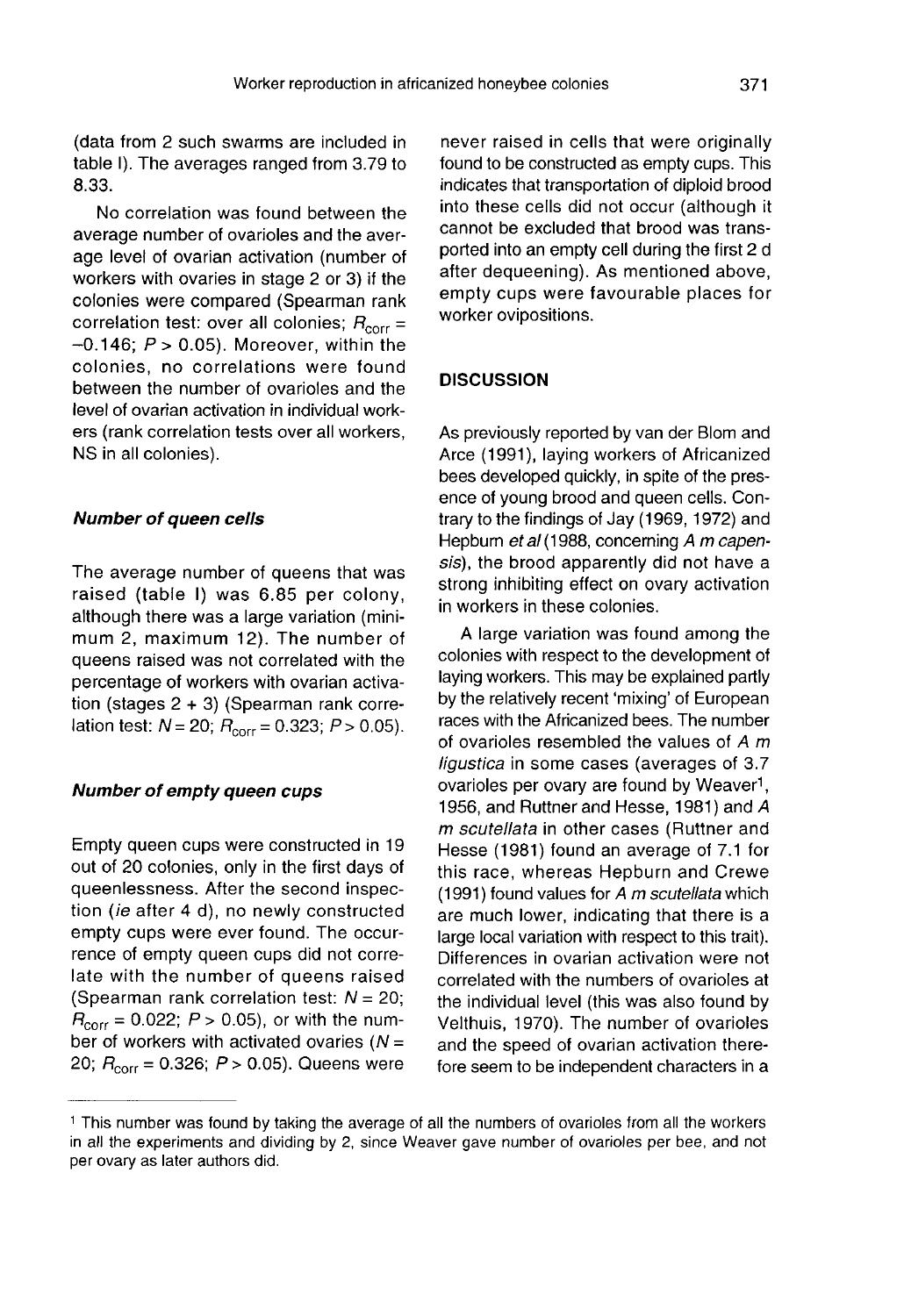mixed population. In our present study, some colonies had a low average number of ovarioles per worker (as A m ligustica), but a quick ovarian activation (as A m scutellata), whereas the other combinations also occur.

No more worker-laid eggs were found after a young queen had emerged, although in most colonies there was a considerable number of workers with fully activated ovaries at that time. This illustrates the importance of the presence of a queen, who did not start reproducing herself until 7-14 d after emergence. The same effect of virgin queens was found in A florea (Woyke and Wongsiri, 1992) and A cerana (Boot et al, unpublished data).

Since no correlation was found between the number of queens that was raised and ovarian activation, there are no indications that the occurrence of laying workers interferes with the raising of new queens. This might have been expected since van der Blom (1991) found that future laying workers were involved in queen rearing slightly more than workers without ovary activation. The experience of bee keepers is that Africanized colonies are excellent nursing colonies for queen rearing.

Laying workers under broodright conditions have been reported to occur in A m adansonii (Fletcher and Ross, 1985), A m yemenitica (Woyke, 1993), A cerana indica (Millen, 1942; Ribbands, 1953; Boot et al, unpublished data) and A florea (Woyke and Wongsiri, 1992). Ruttner and Hesse (1981) found a rapid ovarian activation in 3 African races: A m scutellata, A m intermissa and A m capensis. Furthermore, laying workers may occur frequently in A dorsata (Velthuis et al, 1971). Workers of certain tropical honeybee varieties thus seem especially able to lay eggs soon after becoming queenless, even under broodright conditions. Variation in this trait among races may be the result of a different balance between the positive and negative selection pressures with respect to the occurrence of laying workers. The

positive selection pressure is reflected by the chance that the worker-produced drones mate successfully; the negative pressure depends on the relative costs of the production of worker-produced males. Climatic factors which determine the length of a yearly reproduction season, and the length of possible dearth periods, are very likely to influence these selection pressures with respect to the occurrence of laying workers.

#### ACKNOWLEDGMENTS

The authors are deeply grateful to R Montenegro who provided the material and helped with the practical work. Furthermore we thank the Universidad Nacional in Perez Zeledon for providing housing and laboratory facilities; H Arce for his cooperation; J Beetsma, MJ Sommeijer and 2 anonymous referees for their comments on the manuscript; and SM McNab for giving linguistic advice. The first author was financially supported by the Uyttenboogaart Eliasen foundation.

Résumé — Les ouvrières des colonies d'abeilles africanisées (Apis mellifera L) au Costa Rica élèvent des reines et pondent simultanément. Vingt petites colonies orphelines d'origine mixte européenne et africaine ont été pourvues en jeune couvain et en nourriture abondante. On a observé tous les 2 j le développement de cellules royales de sauveté et la présence éventuelle d'oeufs pondus par des ouvrières. Des échantillons d'ouvrières ont été prélevés pour examiner le niveau du développement ovarien. i) On n'a trouvé aucune ouvrière ayant des ovaires développés après 2 j d'orphelinage. Dans 2 colonies, les ouvrières pondeuses étaient présentes en grand nombre au bout de 5 à 7 j (ie avant que les reines n'émergent des cellules de sauveté). Un petit nombre d'oeufs pondus par des ouvrières a été trouvé dans 7 colonies. Dans les autres le niveau de développement ovarien des ouvrières était très variable. ii) On n'a trouvé aucun œuf pondu par des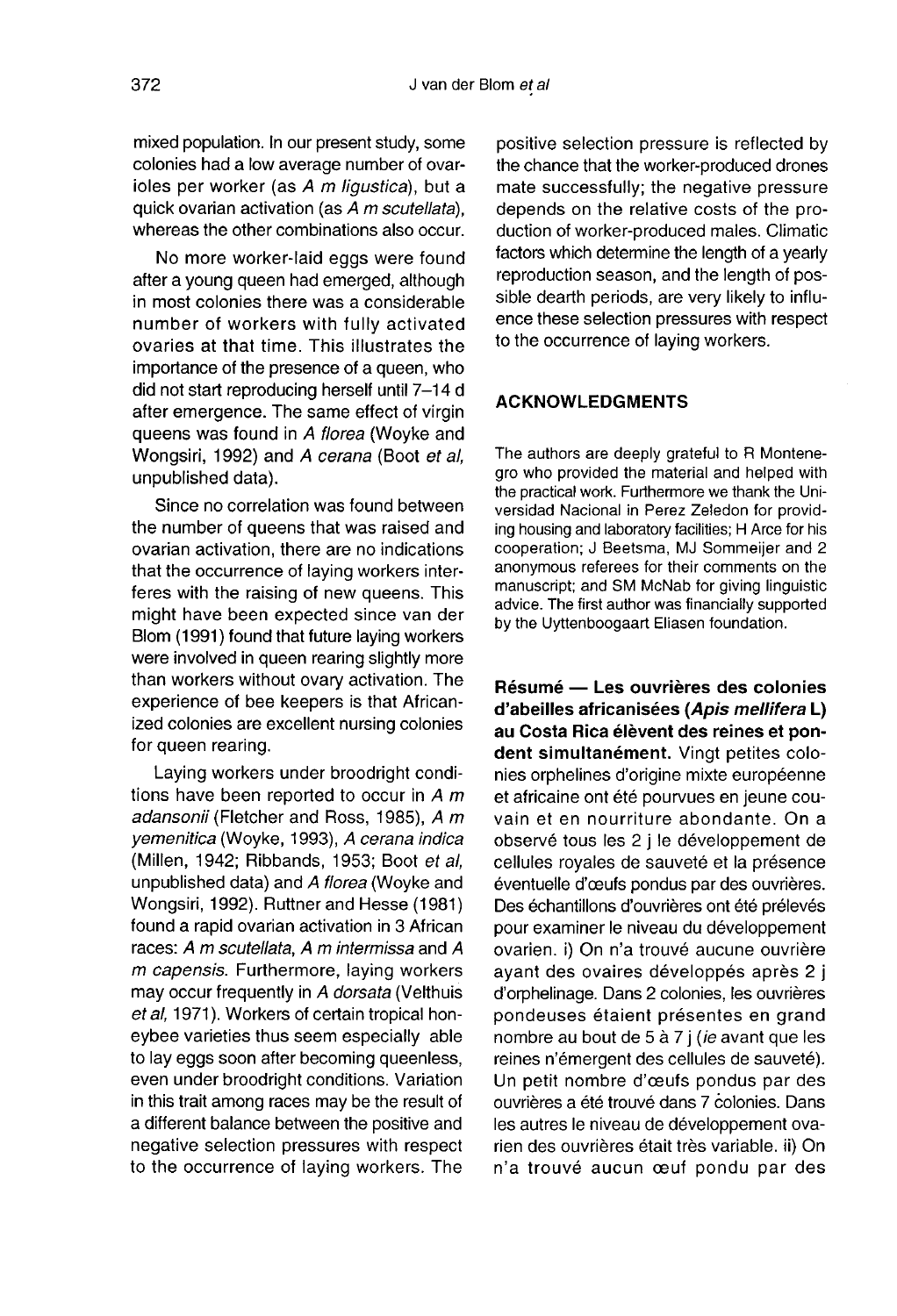ouvrières dans aucune colonie après qu'une reine ait émergé, même s'il fallait attendre jusqu'à 2 sem pour que la jeune reine se mette à pondre. iii) On n'a trouvé aucune corrélation entre le niveau du développement ovarien et soit le nombre de reines élevées dans des cellules, soit le nombre de cupules de reines vides construites. iv) Le nombre moyen d'ovarioles par ouvrière a beaucoup varié d'une colonie à l'autre (entre 8,33 et 3,79 par ovaire). v) On n'a pas trouvé de corrélation significative entre le nombre moyen d'ovarioles et le niveau moyen du développement ovarien d'une colonie à l'autre, ni entre le niveau du développement ovarien et le nombre d'ovarioles chez les ouvrières au sein d'une même colonie. Nous en concluons que la vitesse de développement des oeufs dans les ovaires et le nombre d'ovarioles sont des caractères indépendants chez les populations mélangées. La pression de sélection positive concernant les ouvrières pondeuses dans une colonie avec couvain dépend de la probabilité pour que les mâles issus d'ouvrières puissent réussir à s'accoupler. La pression négative est déterminée par les coûts relatifs de la production de mâles issus d'ouvrières. Il est tout à fait possible que l'équilibre entre ces facteurs soit lié aux conditions climatiques qui règnent dans les habitats d'origine des diverses races d'abeilles.

### abeille africanisée / biologie population / ouvrière pondeuse / ovaire

Zusammenfassung — Gleichzeitigkeit von Weiselaufzucht und Eilage von Arbeiterinnen in Bienenvölkern afrikanischeuropäischer Herkunft in Costa Rica. In zwanzig kleinen weisellosen Völkern mit Honigbienen europäisch-afrikanischer Herkunft, die junge Bienenbrut und reichlich Futter enthielten, wurde alle 2 Tage die Entwicklung von Nachschaffungszellen und die Anwesenheit von Arbeiterinneneiern registriert. Von den Arbeiterinnen wurden Proben

genommen und der Entwicklungszustand ihrer Ovariolen untersucht. Nach 2 Tagen Weisellosigkeit wurde keine Arbeiterin mit aktivierten Ovariolen gefunden. Nach 5-7 Tagen enthielten zwei der Völker eierlegende Arbeiterinnen in grosser Anzahl, also bereits bevor die Königinnen aus den Nachschaffungszellen geschlüpft waren. In sieben der Völker wurden geringe Anzahlen von Arbeiterinneneiern gefunden. In den anderen Völkern waren die Arbeiterinnenovariolen in sehr unterschiedlichem Ausmaß aktiviert. Nachdem eine Königin geschlüpft war, wurden in keinem der Völker Arbeiterinneneier gefunden, obwohl bis zu 2 Wochen vergehen konnten, bevor die Königinnen in Eilage gingen. Zwischen dem Aktivierungsgrad der Ovariolen und der Anzahl aufgezogener Königinnenzellen bzw der Anzahl leerer Weiselnäpfchen bestand kein Zusammenhang. Zwischen den Völkern bestanden große Unterschiede in der mittleren Anzahl von Ovariolen pro Arbeiterin (zwischen 8,33 und 3,79 pro Ovar). Die Anzahl von Arbeiterinnenovariolen und der Aktivierungsgrad korrellierten weder in Bezug auf die Mittelwerte der Völker noch in Bezug auf die einzelnen Arbeiterinnen innerhalb der Völker. Hieraus wurde geschlossen, daß die Geschwindigkeit der Eientwicklung in den Ovarien und die Anzahl von Ovariolen unabhängige Eigenschaften dieser gemischten Population sind. Der positive Auslesewert der Eilage bei Arbeiterinnen unter brutrichtigen Bedingungen hängt von der Wahrscheinlichkeit ab, daß sich die arbeiterinnenerzeugten Drohnen erfolgreich verpaaren können, während der negative Auslesewert von den Kosten der Erzeugung dieser Drohnen bestimmt wird. Möglicherweise wird das Gleichgewicht zwischen diesen Faktoren von unterschiedlichen klimatischen Bedingungen in den Herkunftshabitaten der Honigbienenvarietäten beeinflusst.

afrikanisierte Honigbiene / Populationsbiologie / eierlegende Arbeiterin / Eierstock